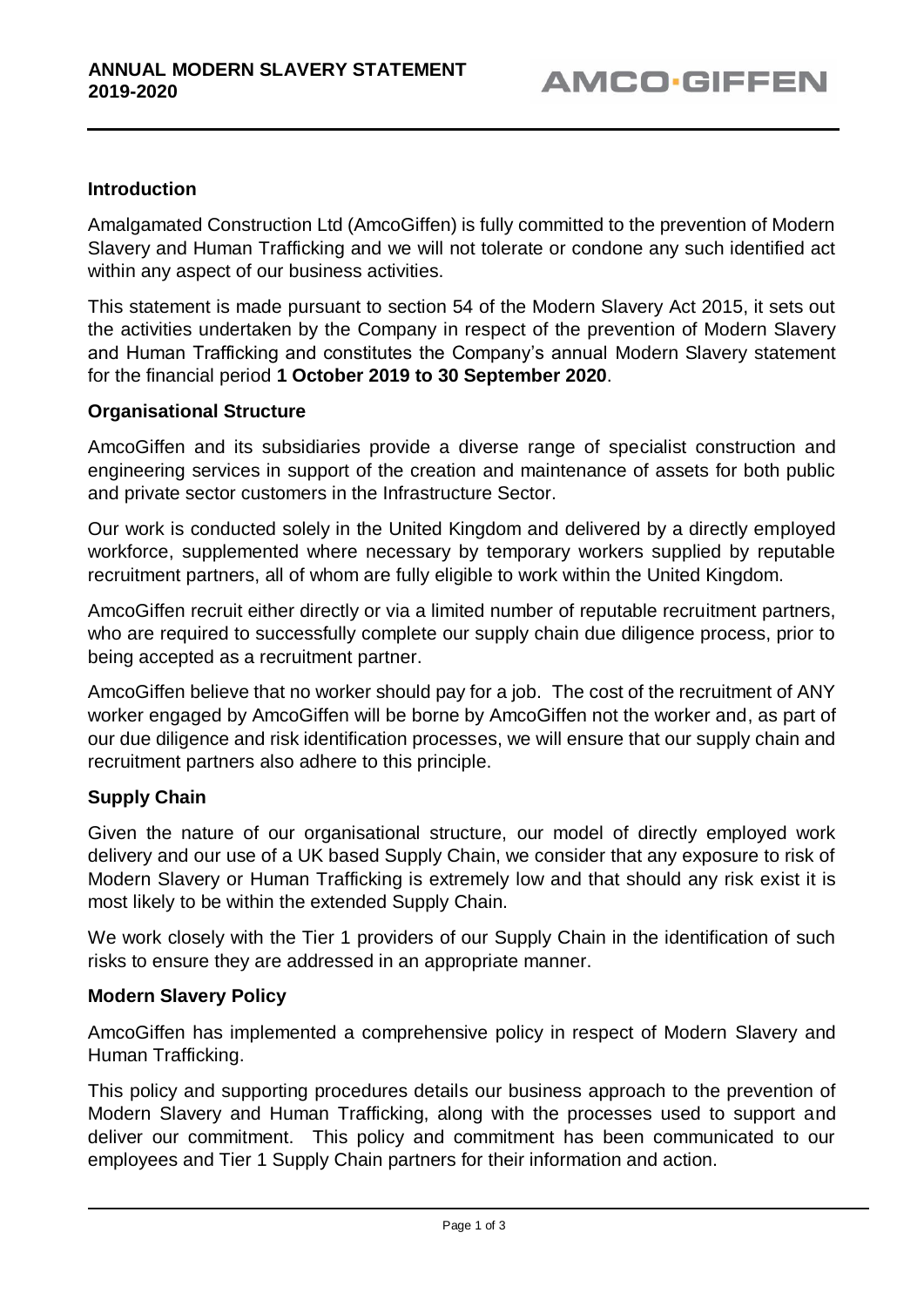We operate a risk based approach to the identification of Modern Slavery and Human Trafficking, the principle of which is based on the location of the product or service, industry sector, supplier relationships and existing data held, supported by additional information and guidance obtained from, but not limited to, sources such as the Global Slavery Index, Corruption Perceptions Index and US Department of Labour Lists of Goods and Suppliers.

#### **Due Diligence and Identification of Risk**

AmcoGiffen's policy of direct employment is supported by robust processes which ensure that an individual's identity is confirmed and they have a legitimate right to work in the United Kingdom. This policy and the right to work checks undertaken by our staff significantly reduces the risk of directly employing forced labour or those who may be subject to human trafficking.

Where AmcoGiffen do utilise labour only sub-contractors we have introduced due diligence checks to ensure that, as a minimum, labour providers comply with our commitment to the Prevention of Modern Slavery and their processes for recruitment contain no illegal labour practices.

Notwithstanding that AmcoGiffen's Supply Chain is primarily UK based, we have instigated a risk assessment of supply chain activities to identify and prioritise any areas which may pose a risk of Modern Slavery.

# **Our activities during 2019/20**

Our activities during 2020 were somewhat restricted due to the effects on the business resulting from the global COVID-19 pandemic. However, our commitment to and activities supporting the prevention of modern slavery, remains a key priority for AmcoGiffen.

We have:

- Previously completed a data analysis in respect of identified high risk suppliers which has enabled us to monitor the identified high risk suppliers.
- Undertaken a defined programme of desktop audits in relation to identified key high risk suppliers.
- Continued to review our Procurement and Supply Chain and their processes, to understand the activities they undertake, to ensure that Modern Slavery and Human Trafficking is not taking place within our supply chain.
- Incorporated our Modern Slavery requirements into our Supplier Reviews and Vendor Assessment and Appraisal processes for new suppliers. This ensures that all existing suppliers renew their Vendor Assessment after a period of three years. This has meant that all new suppliers are immediately included and that any remaining Tier 2 and Tier 3 elements of the existing AmcoGiffen supply chain were captured by the latter part of 2019 at the latest.